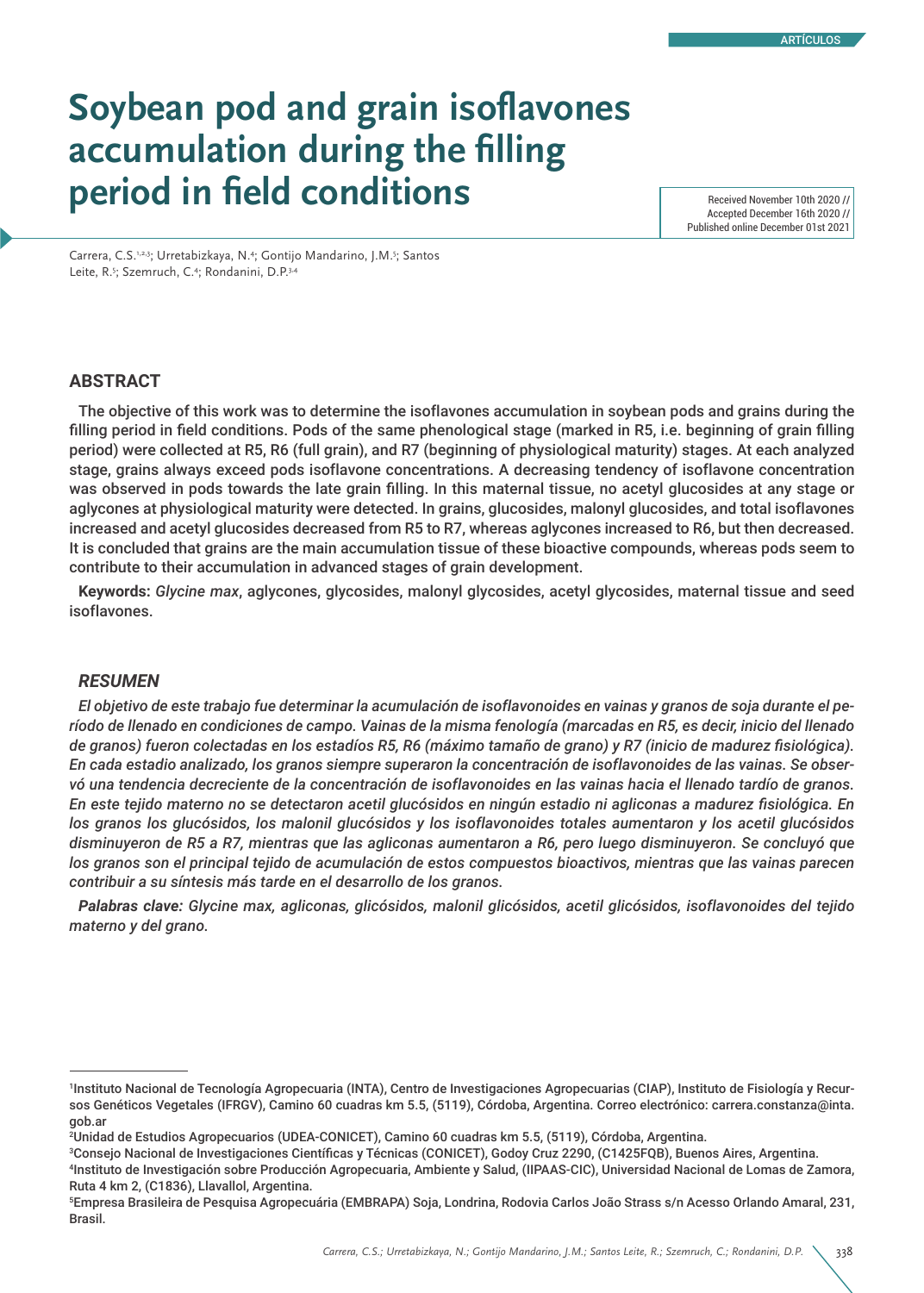## **INTRODUCTION**

Isoflavones, abundant in soybean meal, are physiologically active compounds with great nutraceutical value. The health benefits of isoflavones consumption are prevention of hormone-dependent cancers, cardiovascular diseases, osteoporosis, adverse menopausal manifestations and age-related cognitive decline (Pilsakova *et al.*, 2010) and prostate cancer (Mahmoud *et al*., 2014). Although soybean grain isoflavone concentration is influenced by genotype, environment and their interaction (Carrera *et al.*, 2014b), it is widely reported that, in the processed soybean meal, malonyl glucosides represent approximately 72% of the total isoflavones. Glucosides, acetyl glucosides and aglycones forms represent 20%, 6% and less than 4%, respectively (Wilson, 2004). Despite their low quantity, aglycones are proposed as responsible for the physiological activities attributed to the entire group of grain isoflavones (Izumi *et al.*, 2000).

Isoflavones are ubiquitous natural organic compounds that display several physiological activities in soybean crops. For instance, they were shown to induce nodulation genes in Bradyrhizobium *japonicum* during the symbiosis process (Ferguson and Mathesius, 2003), and also are one of the main chemical defenses against insect attack (Zavala *et al.*, 2015) or pathogen infection (Graham and Graham, 1996). Thus, large amounts of isoflavones were found in leaves, stems, and roots tissues, which would be channeled into sink tissues such as grains (Dhaubhadel, 2011). Indeed, an *in vitro* study revealed that although soybean embryos have the ability to synthesize isoflavones by themselves, the maternal tissues might contribute to the total grain isoflavones accumulation at maturity (Dhaubhadel *et al.*, 2003). Therefore, information about the contribution of total isoflavones in grains derived from translocation of maternal tissues (pods) under field conditions still needs quantification (Carrera and Dardanelli, 2016).

The synthesis of isoflavones in soybean grains takes place 35–60 days after flowering, i.e. during the grain filling period (Kim and Chung, 2007; Medic *et al.*, 2014). During this period many environmental factors (climatic variations, soil types) and the cropping management's diversity (sowing date, plant density, genotypes, water regimes, among others) affect the final amount of these compounds in grains (Al-Tawaha and Seguin, 2006; Carrera and Dardanelli, 2016). Even when there are some studies addressing the changes of isoflavones from beginning of grain filling to physiological maturity, all of them are focused on grain and they present discrepancies regarding the patterns of accumulation followed by the different isoflavones conjugates in the grains (Carrão-Panizzi *et al.*, 2019; Kim and Chung, 2007; Kim *et al.*, 2006). Therefore, the objective of this study was to quantify isoflavones accumulation in soybean maternal tissue (pods) as well as on grains during the filling period in field condition. The information generated may be useful i) physiologically, to understand the deposition pattern of these health-promoting compounds in the fruit tissues during grain filling in field conditions, and ii) agronomically, to improve decisions related to harvest time in order to obtain specific raw material for the functional foods industry.

# **MATERIALS AND METHODS**

An experiment was carried out at the field station of the National University of Lomas de Zamora (34°45 S, 58°29 W), under rainfed conditions. The soybean cultivar DM40R16 (Don Mario seeds) was sowed on the 29<sup>th</sup> of December 2017 on a typic Argiudoll soil (USDA Soil Taxonomy). This cultivar (of indeterminate growth habit and maturity group IV) is widely cropped in the Rolling Pampas. Inoculated seeds were hand-planted in three rows 0.52m apart and three meters long using a stand density of 35 plants/m<sup>2</sup> . The experimental field trial was laid out as a completely randomized design with three replications. At the beginning of grain filling (R5 phenological stage), 50 pods were hand-marked per plot (2-4 pods per plant) on the upper six nodes of the main stem. The selected pods contained grains of 3 mm length indicative of R5 stage (according to the scale of Fehr and Caviness 1977). Marked pods were collected at the stages R5, R6 (full grain) and R7 (beginning of physiological maturity), placed on ice in the field, and immediately after stored in the freezer (-20ºC). To ensure enough sample size, the marked pods were collected as follows: 25 pods per plot were harvested at R5 stage, 20 pods per plot were harvested at R6 stage, while 5 pods per plot were sampled at R7 stage. Meteorological data during the grain filling period, namely average daily maximum and minimum air temperature, as well as daily precipitation, were provided by the National University of Lomas de Zamora´s Meteorological Station. Mean air temperature was calculated as the average between maximum and minimum air temperature.

Quantitative analysis of isoflavones was carried out by ultra-high-performance liquid chromatography (UPLC, Waters, USA) equipped with a photodiode array detector according to Berhow (2002). The extraction was done separately in both tissues of the fruit, i.e. pod (without grains) and grain in triplicate according to Carrão-Panizzi *et al.* (2002). The isoflavones were eluted in a reverse phase column Acquity UPLC BEH C18 (Waters, Milford, MA, USA), the gradient system was compounded by methanol and water. Since the different isoflavones isomers vary in their molecular weights, isoflavones concentration were expressed as mg of isoflavones per 100 g of defatted samples on a dry weight basis. Total isoflavones were calculated as the sum of the 12 forms whose peaks were identified from 12 standards (Sigma Co and Fuji Co). The following variables were defined by adding the concentrations of their respective isomers, namely: aglycones = daidzein + genistein + glycitein; glycosides = daidzin + genistin + glycitein; malonyl glycosides = malonyl daidzin + malonyl genistin + malonyl glicitin, and acetyl glycosides = acetyl daidzin + acetyl genistin + acetyl glicitin. All determinations were made at the Physicochemical and Chromatographic Analysis Laboratory, located at EMBRAPA Soja, Londrina, Paraná, Brazil.

Chemical analyses were performed in the three replicates. The data obtained from the field trial was modeled according to a bifactorial experiment with tissues of the fruit and phenological stage as factors, using ANOVA and following the mentioned experimental design. The level of significance was 5%. The comparison of means was performed using Fisher's least significant difference (LSD) test. From this analysis, the variance components were also calculated as a percentage (as part of total sums of squares) of the total variance for the four isoflavone conjugates (aglycones, glycosides, malonyl glycosides, acetyl glycosides) as well as the total isoflavones, accounted by the effects of the mentioned factors and their interaction. All calculations were done with the statistical software InfoStat (InfoStat, http://www.infostat.com.ar).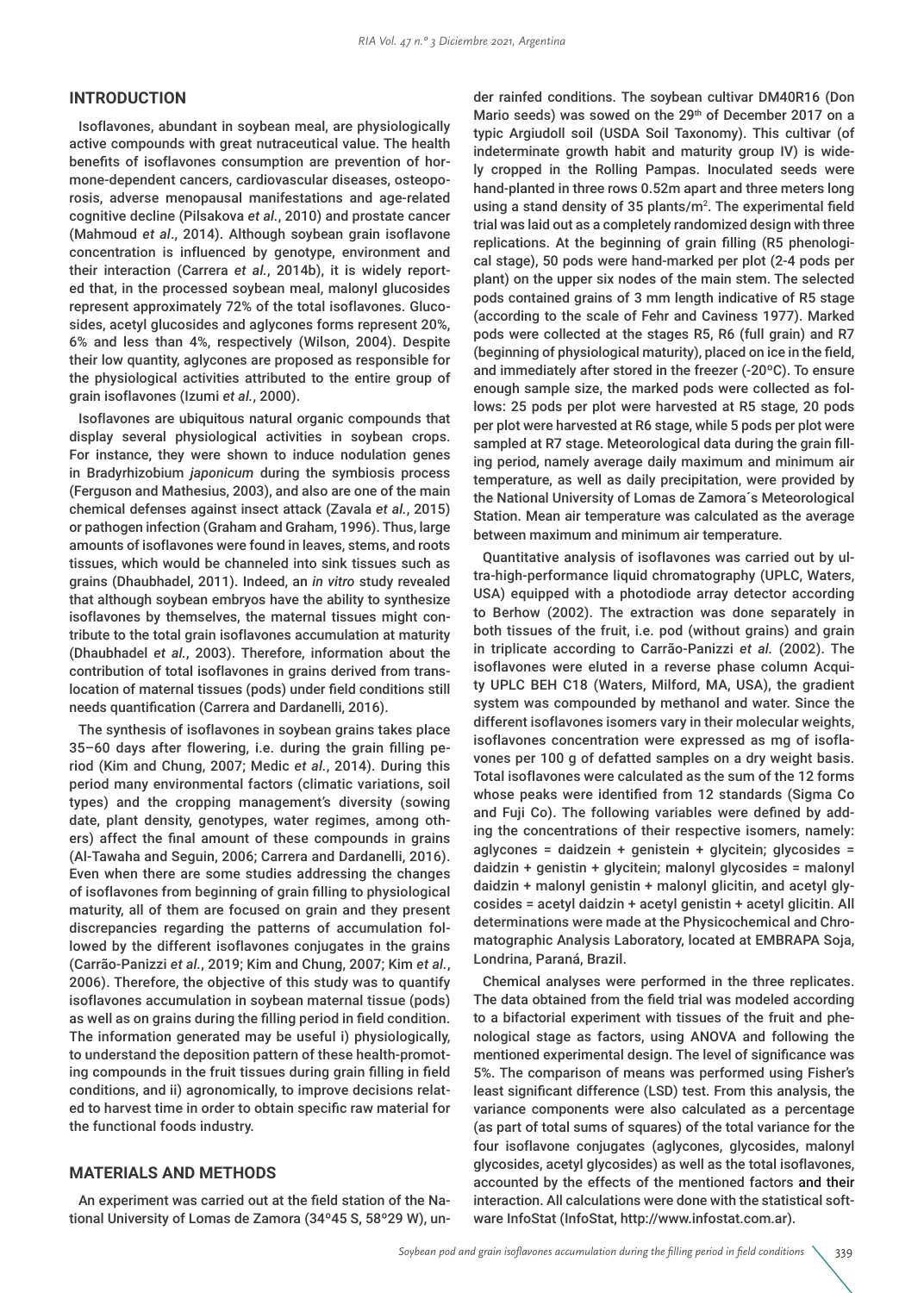#### **RESULTS**

Average daily mean, maximum and minimum air temperature and daily precipitation during soybean grain filling period are shown in figure 1. The time elapsed between beginning grain filling (R5 stage) and physiological maturity (R7 stage) was 45 d, being within the mean duration for this region and soybean cultivar, during which the daily mean air temperature ranged was 15.1°C to 29.2°C, whereas the daily maximum air temperature ranged from 21.5°C to 36.3°C. Moreover, the proportion of the grain filling duration having a daily maximum temperature above 30°C was 49% of days and occurred mainly during the first half of this period. Precipitations during grain filling totalized 171mm, however, the first half of the period was fast dry with only one day of 23mm of rainfall, and with 60mm rain registered three days before physiological maturity (figure 1).

The analysis of variance (table 1) showed that tissues of the fruit, phenological stage, and tissues of the fruit × phenological stage interaction were significant (p < 0.0001) for all isoflavones, including the total concentration. Nevertheless, the tissues of the fruit were the most important source of variation for all of them, explaining up to 70% of the isoflavones total variability (table 1).

Interestingly, at the level of maternal tissue (pods), the major conjugated isoflavones, namely aglycones, glycosides, and malonyl glycosides decreased 100%, 73%, and 93% between R5 and R7 stages (figure 2A-C), resulting in a 91% decrease of total isoflavones concentration in this period (figure 2E). No presence of the acetyl glucosides conjugates was detected in any of the sampled stages (figure 2D) and of aglycones at physiological maturity (figure 2A).

In grains conjugates and the total isoflavones concentration varied significantly (P < 0.001, table 1) throughout the late reproductive development exhibiting different patterns of accumulation. For instance, glycosides and malonyl glycosides increased 192% and 270% between stages R5 and R7 (figure 2B-C) resulting in a 222% increase in total isoflavones, from 89.1 mg/100 g in R5 to 286.9 mg/100 g in R7 (figure 2E).

The conjugate forms aglycones represented less than 7% at R5 and R6, and 2% at R7 of grains total isoflavones, whereas acetyl glucosides accounted for less than 6% at R5 and less than  $\sim$  0.5% of grains total isoflavones at R6 and R7 (figure 2A and 2D, respectively). Although representing a small proportion of the total isoflavones, we found that aglycones forms, responsible for the biological activity, increased 82% between R5 to R6 stages, then decreased steadily to R7 stage, reaching values similar to those at R5 (6.27 mg/100 g) (figure 2A). In contrast, acetyl glucosides showed an inverse trend to the rest of isoflavones, decreasing 74% from R5 to R6, and then remained unchanged until R7 (figure 2D).

## **DISCUSSION AND CONCLUSIONS**

Results showed that grains always exceed pods isoflavone concentrations at each of the analyzed phenological stages (Figure 2A-E). Chennupati *et al.* (2012) observed that individual aglycones as well as their sum (considered by these authors the total isoflavones) were consistently greater in grains than in pods across the filling period. Nevertheless, it is important to note that we did not find studies addressing the accumulation dynamics extended to the other conjugated forms of isoflavones (glycosides, malonyl glycosides, and acetyl glucosides) in pods. The highest grain concentration compared to pods is expected, since developing grains become highly specialized storage tissues compared to maternal organs, which supply many products synthesized in different plant tissues to grains. In turn, this higher concentration of isoflavones in grains contributes to conferring this tissue, antioxidant properties and defense against stinkbug attacks for example.

Conjugates glycosides and MAL significantly increased throughout the whole filling period, resulting in a significant total isoflavones increases, which is expected since both conjugates accounted for 97.4% of total isoflavones at physiological maturity. Likewise, previous field studies by Kim and Chung (2007), Kim *et al.* (2006) and Carrão-Panizzi *et al.* (2019) re-





**Figure 1.** Average daily maximum (grey square), mean (green square), and minimum (black square) air temperature, and precipitations (grey bars) in field station of the National University of Lomas de Zamora (34º45 S, 58º29 W) during soybean grain filling period (R5-R7), growing season 2017-2018.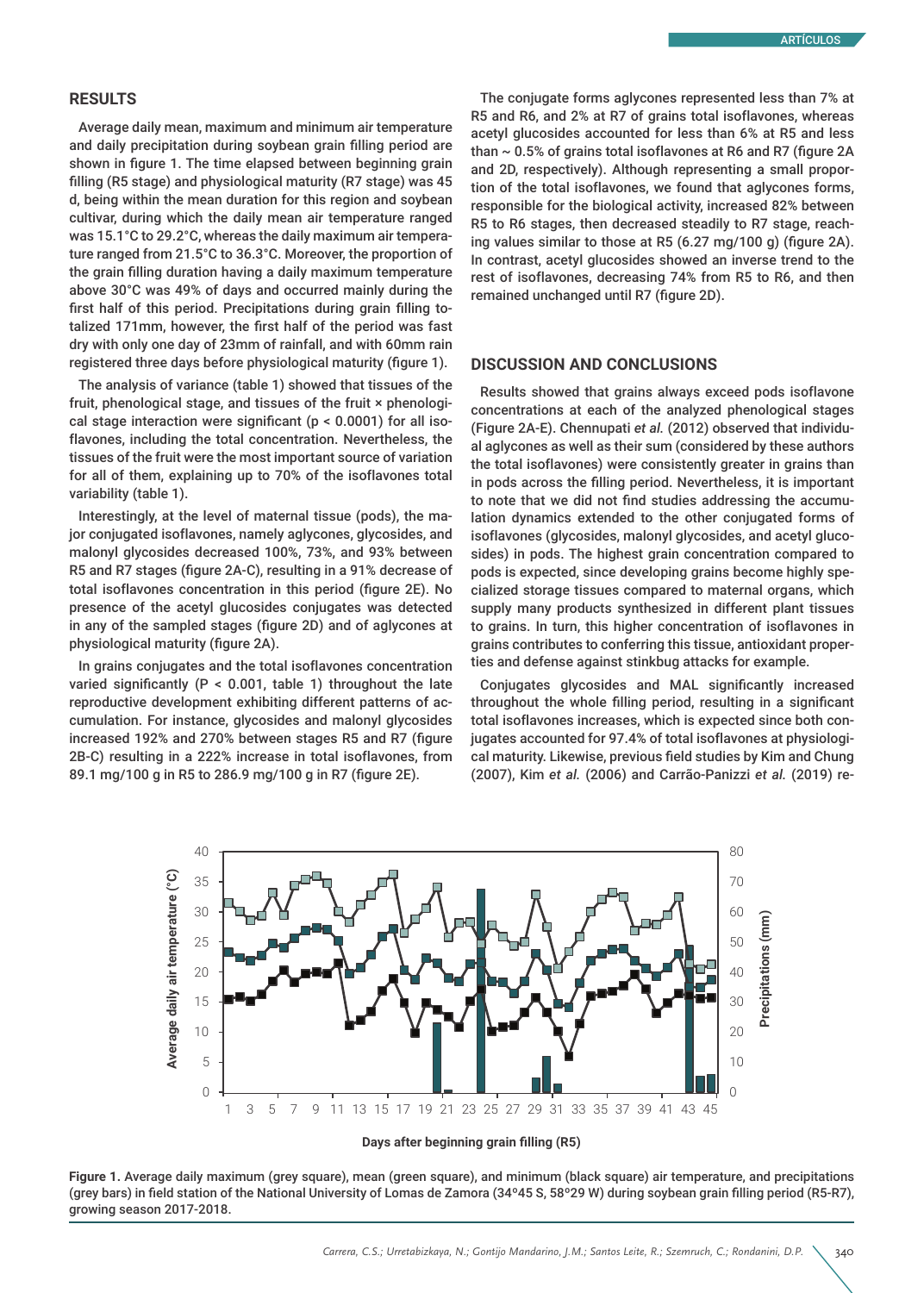| <b>AGL</b> | <b>GLC</b> | <b>MAL</b> | <b>ACE</b> | TI        |
|------------|------------|------------|------------|-----------|
| $71.1***$  | $69.7***$  | $65.8***$  | $53.1***$  | $68.7***$ |
| $17.8***$  | $9.5***$   | $11.8***$  | $23.3***$  | $10.4***$ |
| $8.5***$   | $20.1***$  | $22.0***$  | $23.3***$  | $20.5***$ |
| 2.6        | 0.7        | 0.4        | 0.2        | 0.4       |
|            |            |            |            |           |

\*\*\*P < 0.001

**Table 1.** Variance components as a percentage (as part of total sums of squares) of the total variance for aglycones (AGL), glucosides (GLC), malonyl glucosides (MAL), acetyl glucosides (ACE), total isoflavones (TI) (mg/100 g of defatted sample), accounted by the effects of the tissues of the fruit, phenological stage, and their interaction.



Figure 2. Concentration of the conjugated forms of isoflavones: A) aglycones (AGL), B) glycosides (GLC), C) malonyl glycosides (MAL), D) acetyl glycosides (ACE), and E) total isoflavones (TI) in pod (dashed line) and grain (continuous line) of the DM40R16 soybean cultivar. Determinations correspond to pods and grains harvested at the following phenological stages: R5 (beginning grain filling), R6 (full grain) and R7 (physiological maturity) according to Fehr and Caviness (1977). Values are expressed as mean ± SD (n = 3). Means with different letters were significantly different (P < 0.05).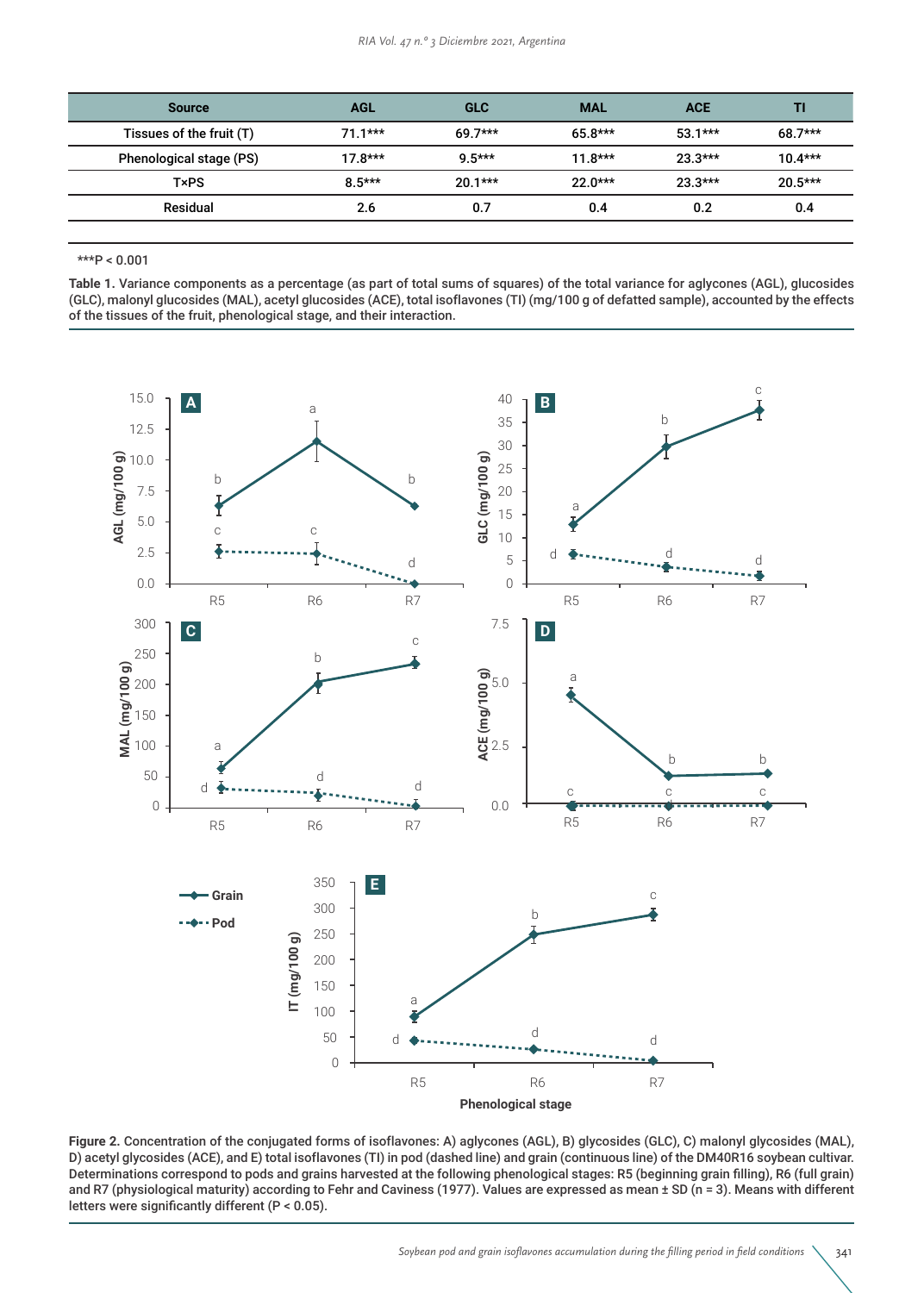ported malonyl glycosides and glycosides as the most abundant conjugates and also observed increases of both forms during grain development. Even though it has been found that malonyl glycosides are highly thermolabile compounds during the course of extraction (Kudou *et al.*, 1991), the majority of soybean grain isoflavones accumulate in this form. This has been related to facilitation of glycoside isoflavones transport through the tonoplast into the cell vacuole where they are located, remaining unknown what stabilizes this form in the plant (Dhaubhadel, 2011).

Regarding the other two isoflavone conjugates, namely aglycones and acetyl glucosides, discrepancies emerge in the literature regarding their accumulation patterns in grains. Kim *et al.* (2006) found that these two conjugates increased during the filling period. Later studies also described this rising tendency during grain filling (Berger *et al.*, 2008; Carrão-Panizzi *et al.*, 2019; Chennupati *et al.*, 2012; Kumar *et al.*, 2009). The opposite trend was observed by Kim and Chung (2007), who found a decrease of aglycones and acetyl glucosides during grain development. Our results showed that the direction followed by both isoflavones conjugates varied across the filling period. While aglycones increased during the early grain filling (from R5 to R6 stages) and then decreased steadily to physiological maturity; acetyl glucosides showed an inverse trend to the rest of isoflavones, decreasing from R5 to R6, and then remaining unchanged until R7. According to the general theory, acetyl forms are degradative products generated from the malonate forms (heat unstable compounds), either in the grain or during the course of extraction and processing (Kim *et al.*, 2006). Probably, the prevailing heat and drought conditions at the beginning of the filling (Figure 1) exposed immature grains to rising temperatures promoting degradation products of malonyl-glucose conjugates into acetyl glucosides explaining, at least in part, the higher acetyl glucosides levels at stage R5 compared to levels at stages R6 and R7 (figure 2D). In an advanced grain filling the increase of the other conjugates (malonyl glucosides, glucosides and aglycones) would have diluted acetyl glucosides concentrations to negligible amounts in the minimally processed grains. Regarding aglycones, this conjugate significantly increased between R5 and R6 (figure 2A), the most active period of isoflavones accumulation (Kumar *et al.*, 2009), matching with the higher rate of glycosides and malonyl glycosides accumulation (figure 2B-C). Considering that aglycones synthesized via the phenylpropanoid pathway are then derivatized to the corresponding glucosides and malonyl glucosides (Kudou *et al.*, 1991), then the higher the amount of aglycones, the greater the possibility of converting them into glycosides and malonyl glycosides and vice versa. The significant decrease of aglycones from R6 to R7 also matched with the decreasing increments of glycosides and malonyl glycosides conjugates in the mentioned stages. Besides, the decrease of aglycones during the late grain filling could be related to reductions in leaf primary metabolism towards the end of the cycle in a crop characterized by accelerated senescence processes and loss of leaves. This hypothesis is supported by the fact that isoflavones are secondary metabolites that need carbon skeletons synthesized by photosynthesis, given rise to carbon fluxes from the primary to the secondary metabolism (Caretto *et al.*, 2015). Moreover, in a field study it was found that factors enhancing soybean photosynthetic rates such as cooler canopies (canopy temperature lower than air ones) with higher total leaf chlorophyll content were significantly related with higher grain levels of isoflavones (Carrera *et al.*, 2015).

On the other hand, discrepancies regarding the patterns of accumulation followed by the different isoflavones conjugates in the grains among literature (Carrão-Panizzi *et al.*, 2019; Kim and Chung, 2007; Kim *et al.*, 2006) could be also related to the methodology followed when sampling. In previous studies at each phenological stage during the grain filling period, samples corresponded to pooled pods, whereas in our research we collected at each sample date marked pods of the same phenological age. This is an important difference since it is well documented that canopy position has a profound effect on soybean grain composition, due to the asynchrony between grains growth of different nodal positions in the plant (Huber *et al*., 2016; Bellaloui and Gillen, 2010).

Although the magnitude of the decrease in the proportions, between R5 and R7 stages, observed for most of isoflavone conjugates including the total at the level of maternal tissue (pods) was high (up to 100%), differences between both stages of the grain filling were not statistically significant. The lack of significance could be related to the great differences in all isoflavones concentration between pod and grain tissues, which were exacerbated at R7, indeed glycosides, malonyl glycosides and total isoflavones were 22-fold, 104-fold, 71 fold higher in grains respect to pods (figure 2). The decreased tendency of isoflavones in pods towards physiological maturity indicates translocation from the maternal tissues to the growing grains. Dhaubhadel *et al.* (2003) reported that the maternal tissue constitutes a substantial source of contribution to the total isoflavones concentration of grains *in vitro*. In control conditions data from Chennupati *et al.* (2012) limited to aglycones, also suggested that pods play a key role in the translocation of synthetized isoflavones and/or metabolic precursors into grains. It is particularly important that bioactive compounds such as the one analyzed in this study accumulate in grains, minimizing the rest that is wasted in the residual biomass (pods). On the other hand, the analysis of the isoflavone profile in both tissues showed that in grains as well as in pods the predominant forms were the malonyl glucosides conjugates followed by the glucosides conjugates. This characteristic was maintained through the different sampled phenological stages. Although from previous studies it is known that both conjugates are the predominant ones in soybean grains at maturity (Carrera *et al.*, 2014a; Wang and Murphy, 1994; Wilson, 2004), these results would not be obvious in the case of pods isoflavone composition which as mentioned above, has been less explored. Indeed, to the best of our knowledge, this is the first report that described the dynamic of accumulation of all 12 isoflavones in soybean pods, and also the first that analyzed pods of the same phenological age marked at the beginning of the grain filling which represents an improvement in the methodology followed respect to previous research studies. Additional studies on the dynamics of accumulation expanding to other compounds should be carried out to provide a more comprehensive chemical composition characterization of fruit tissues during grain filling. This information will help growers to improve decisions related to harvest time in order to obtain a specific raw material for the functional foods industry, key for the majority of the population who uses this crop as a main nutrition source. Besides this study is also relevant for the edamame (immature soybean) production strategy, which is an imported vegetable in the world, especially in East Asia.